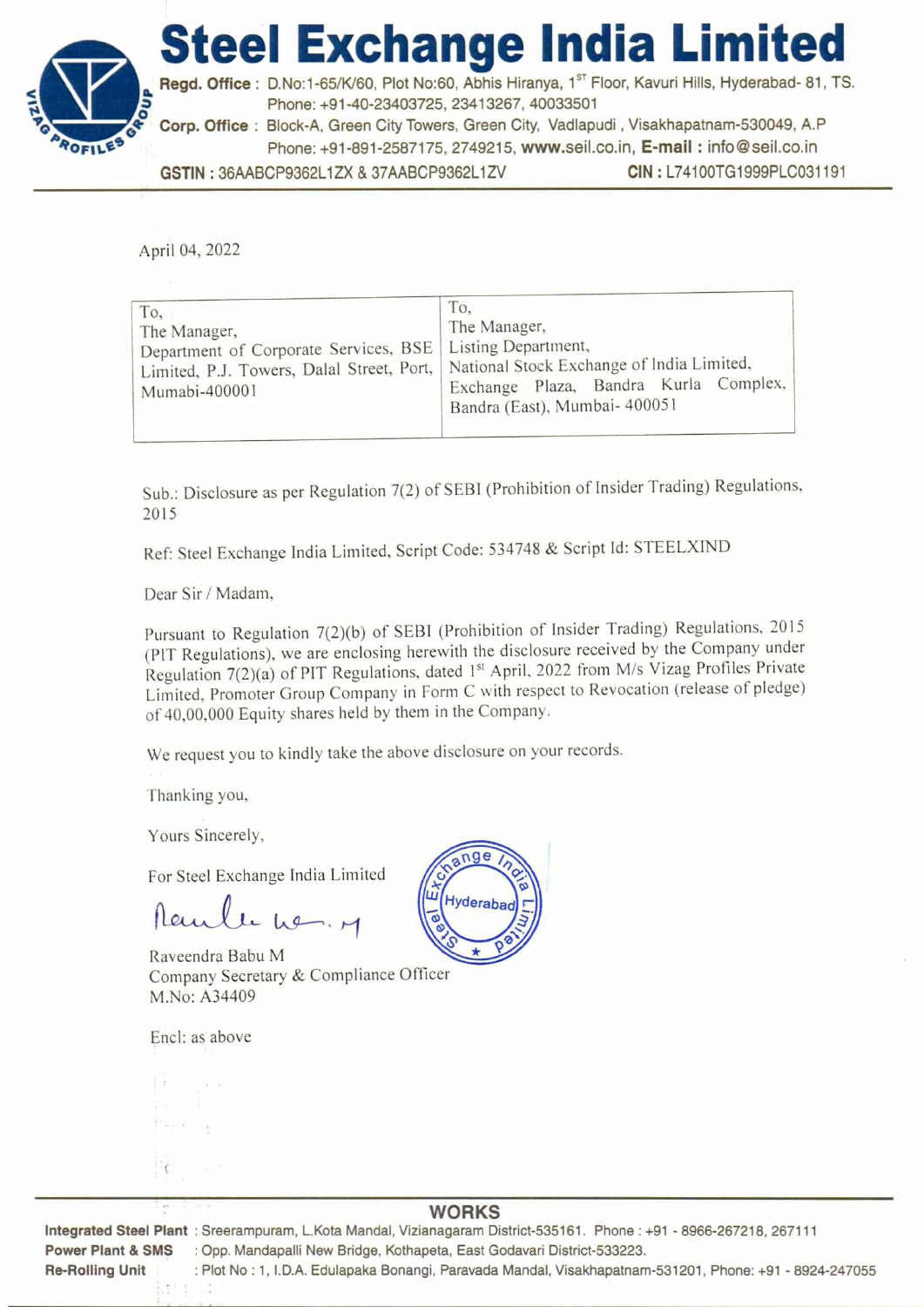

April 01, 2022

| To.<br>The Manager,<br>Department of Corporate   Listing Department,<br>Towers, Dalal Street, Port, India Limited,<br>Mumabi-400001 | To,<br>The Manager,<br>Services, BSE Limited, P.J.   National Stock Exchange of  <br>Bandra<br>Plaza,<br>Exchange<br>Complex,<br>Kurla<br>(East), Mumbai- 400051 | To,<br>The Company Secretary/<br>Compliance officer<br>Steel Exchange India Limited<br>D.NO:1-65/K/60, Plot No:60<br>Abhis Hiranya, 1ST Floor,<br>Bandra   Kavuri Hills, Hyderabad-<br>500081, Telangana. |
|-------------------------------------------------------------------------------------------------------------------------------------|------------------------------------------------------------------------------------------------------------------------------------------------------------------|-----------------------------------------------------------------------------------------------------------------------------------------------------------------------------------------------------------|
|-------------------------------------------------------------------------------------------------------------------------------------|------------------------------------------------------------------------------------------------------------------------------------------------------------------|-----------------------------------------------------------------------------------------------------------------------------------------------------------------------------------------------------------|

Sub.: Disclosure as per Regulation 7(2) of SEBI (Prohibition of Insider Trading) Regulations, 2015

Ref: Steel Exchange India Limited, Script Code: 534748 & Script Id: STEELXIND

Dear Sir / Madam,

Pursuant to Regulation 7(2)(b) of SEBI (Prohibition of Insider Trading) Regulations, 2015 (PIT Regulations), Please find enclosed disclosure on Revocation (release of pledge) of 4000000 Equity shares of the company held by Vizag Profiles Private Limited, a promoter group company.

We request you to kindly take the above disclosure on your records.

Thanking you,

Yours Sincerely,

For M/s. Vizag Profiles Private Limited

-,

Su resh Bavineni Director DIN: 00181832



Encl: as above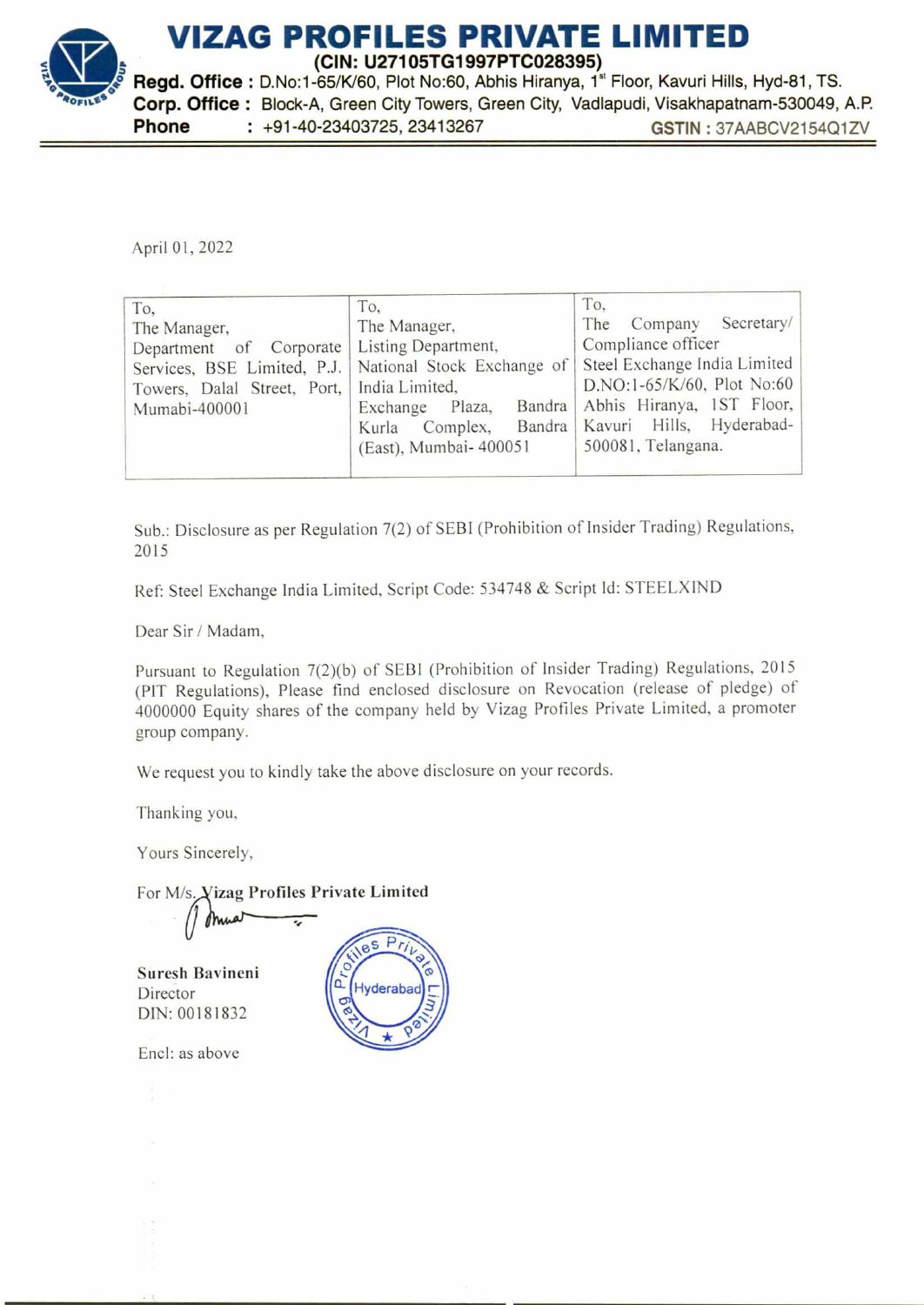**FORM C** 

**Securities and Exchange Board of India (Prohibition of Insider Trading) Regulations, 2015[Regulation 7 (2) read with Regulation 6(2) — Continual Disclosure]** 

Name of the Company: **Steel Exchange India Limited** 

**ISIN of the Company: INE5O3B01013** 

**Details of change in holding of Securities of Promoter, Member of the Promoter Group, Designated Person or Director of a listed company and and immediate relatives of such persons and** 

other such persons as mentioned in Regulation 6(2).

| Name, PAN,<br>CIN/DIN, &<br>address with<br>Contact nos.<br>ate                                                                      | Securities held<br>Category<br>prior to<br>of Person<br>acquisition/disposal<br>(Promote<br>r/membe             |                                                                                |                                     |                                                                                                 | Securities acquired/Disposed |                     |                                                          | Securities held<br>post-acquisition/<br>Disposal                                                             |                                     | Date of allotment advice/<br>acquisition of shares/ sale<br>of shares specify |                     | Date of<br>Intimation<br>to company | Mode of<br>acquisition<br>/disposal (on<br>market/publi                                     | Exchange<br>on which<br>the trade<br>was |
|--------------------------------------------------------------------------------------------------------------------------------------|-----------------------------------------------------------------------------------------------------------------|--------------------------------------------------------------------------------|-------------------------------------|-------------------------------------------------------------------------------------------------|------------------------------|---------------------|----------------------------------------------------------|--------------------------------------------------------------------------------------------------------------|-------------------------------------|-------------------------------------------------------------------------------|---------------------|-------------------------------------|---------------------------------------------------------------------------------------------|------------------------------------------|
|                                                                                                                                      | r of the<br>promoter security<br>group/des(For eg. -<br>ignated<br>person/<br>Director<br>relative<br>to/others | Type of<br>Shares,<br>Warrants,<br>Convertible<br>s/immedi Debentures<br>etc.) | No.<br>and % of<br>share<br>holding | Type of<br>security<br>(For eg. -<br>Shares,<br>Warrants,<br>Convertibl<br>Debenture<br>s etc.) | No.                          | Value               | Transacti Type of<br>on type<br>(Buy/<br>Sale<br>/Pledge | security<br>(For eg. -<br>Shares,<br>Warrants,<br><b>/Revoke Convertible</b><br>/Invoke) Debentures<br>etc.) | No.<br>and % of<br>share<br>holding | From                                                                          | To                  |                                     | c/rights/<br>Preferential<br>offer / off<br>market/<br>Inter-se<br>transfer,<br>ESOPs etc.) | executed                                 |
|                                                                                                                                      | $etc.$ )<br>2                                                                                                   | 3                                                                              | $\overline{4}$                      | 5                                                                                               | 6                            | $\overline{7}$      | 8                                                        | $\overline{9}$                                                                                               | 10                                  | 11                                                                            | 12                  | 13                                  | 14                                                                                          | 15                                       |
| 1<br>Vizag Profiles Pvt<br>Ltd<br>PAN:<br>AABCV2154Q<br>Add: D.No:1-<br>65/K/60, Plot No:<br>60, Abhis Hiranya,<br>1st Floor, Kavuri | Promoter<br>Group                                                                                               | Equity<br>Shares                                                               | 8327752<br>(9.45%)                  | Equity<br>Shares                                                                                | 4000000                      | $\ast$<br>941400000 | Revoke                                                   | Equity<br>Shares                                                                                             | 8327752<br>(9.45%)                  | **<br>30.03.2022                                                              | $***$<br>30.03.2022 | 01.04.2022                          | Release of<br>Pledge of<br>equity shares                                                    | <b>NA</b>                                |
| Hills, Hyderabad-<br>500081, Telangana                                                                                               |                                                                                                                 |                                                                                |                                     |                                                                                                 |                              |                     |                                                          |                                                                                                              |                                     |                                                                               |                     |                                     |                                                                                             |                                          |

\*Value of Equity shares is Rs.235.35, i.e., Closing market price of Steel Exchange India Limited of BSE on 30.03.2022.

\*\* Date of Release of pledge of equity shares